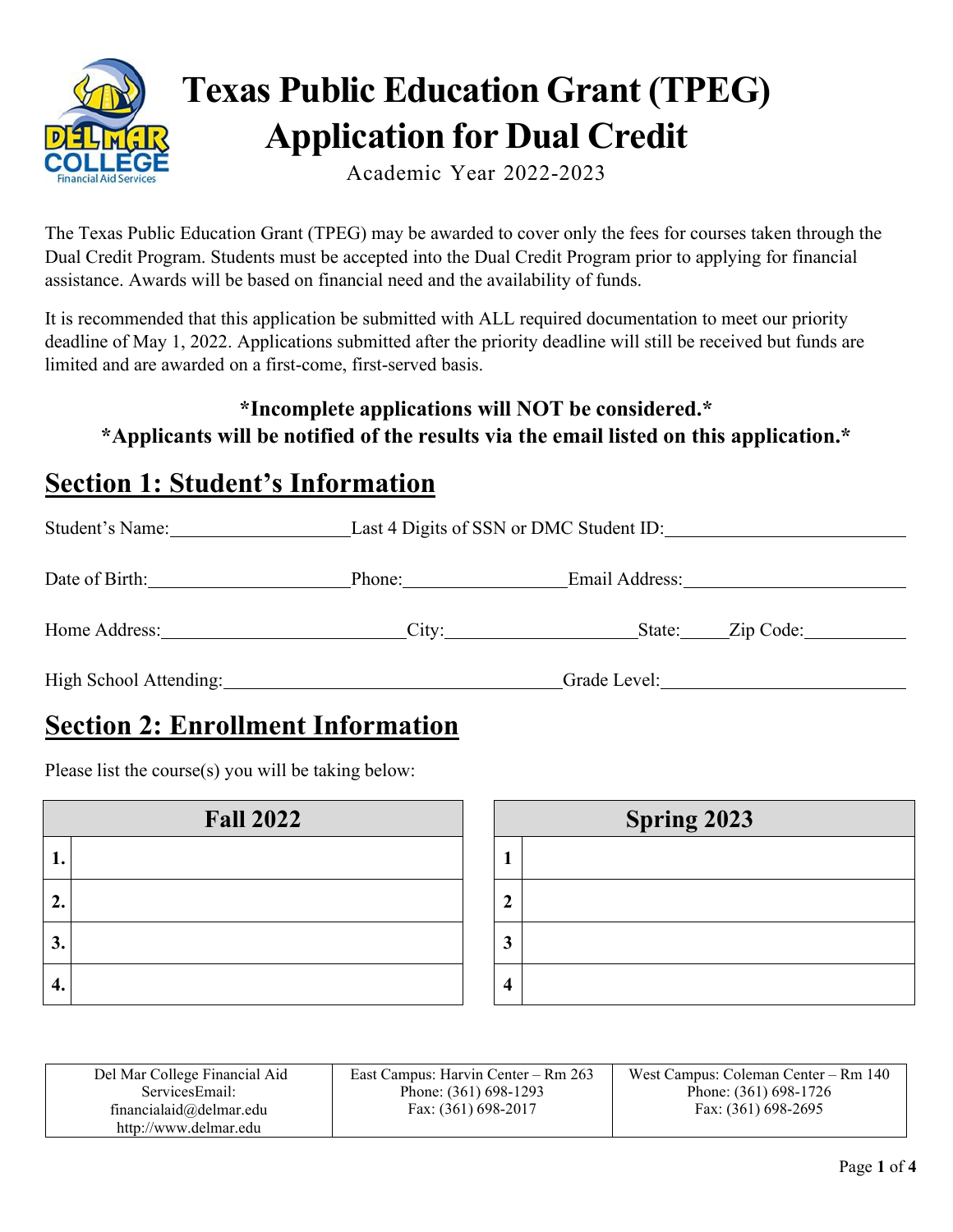## **Section 3: Household Information**

List below the people in your parent(s)' household and include:

- Yourself and your parent(s) (including a stepparent) even if you don't live with your parent(s).
- Your parent(s)' other children if your parent(s) will provide more than half of their support from July 1, 2022, through June 30, 2023, or if the other children would be required to provide parental information if they were completing a FAFSA for 2022–2023. Include children who meet either of these standards, even if they do not live with your parent(s).
- Other people if they now live with your parent(s) and your parent(s) provide more than half of their support and will continue to provide more than half of their support through June 30, 2023.
- The name of the college for any household member, excluding your parent(s), who will be enrolled, at least half time in a degree, diploma, or certificate program at a postsecondary educational institution any time between July 1, 2022, and June 30, 2023. *If more space is needed, attach a separate page with the student's name and student ID # at the top.*

| <b>Student's Full Name</b> | Age | <b>Relationship</b> | College         | <b>Will be Enrolled</b><br>atLeast Half-Time<br>(Yes or No) |
|----------------------------|-----|---------------------|-----------------|-------------------------------------------------------------|
|                            |     | Self (Student)      | Del Mar College |                                                             |

|    | <b>Family Members</b> | Age | Relationship | College | Will be Enrolled at<br><b>Least Half-Time</b><br>(Yes or No) |
|----|-----------------------|-----|--------------|---------|--------------------------------------------------------------|
| 2. |                       |     |              |         |                                                              |
| 3. |                       |     |              |         |                                                              |
| 4. |                       |     |              |         |                                                              |
| 5. |                       |     |              |         |                                                              |
| 6. |                       |     |              |         |                                                              |
| 7. |                       |     |              |         |                                                              |

# **Section 4: Parent's Tax Information**

#### **TAX RETURN FILERS**

Instructions: Complete the section below if your parent(s) **filed** a 2020 Income Tax Return.

Check the box that applies:

☐ Parent(s) **have used** the IRS Data Retrieval Tool (DRT) in FAFSA on the Web to transfer 2020 IRS income tax return information into the student's FAFSA. Your school will use the IRS information that was transferred in the verification process.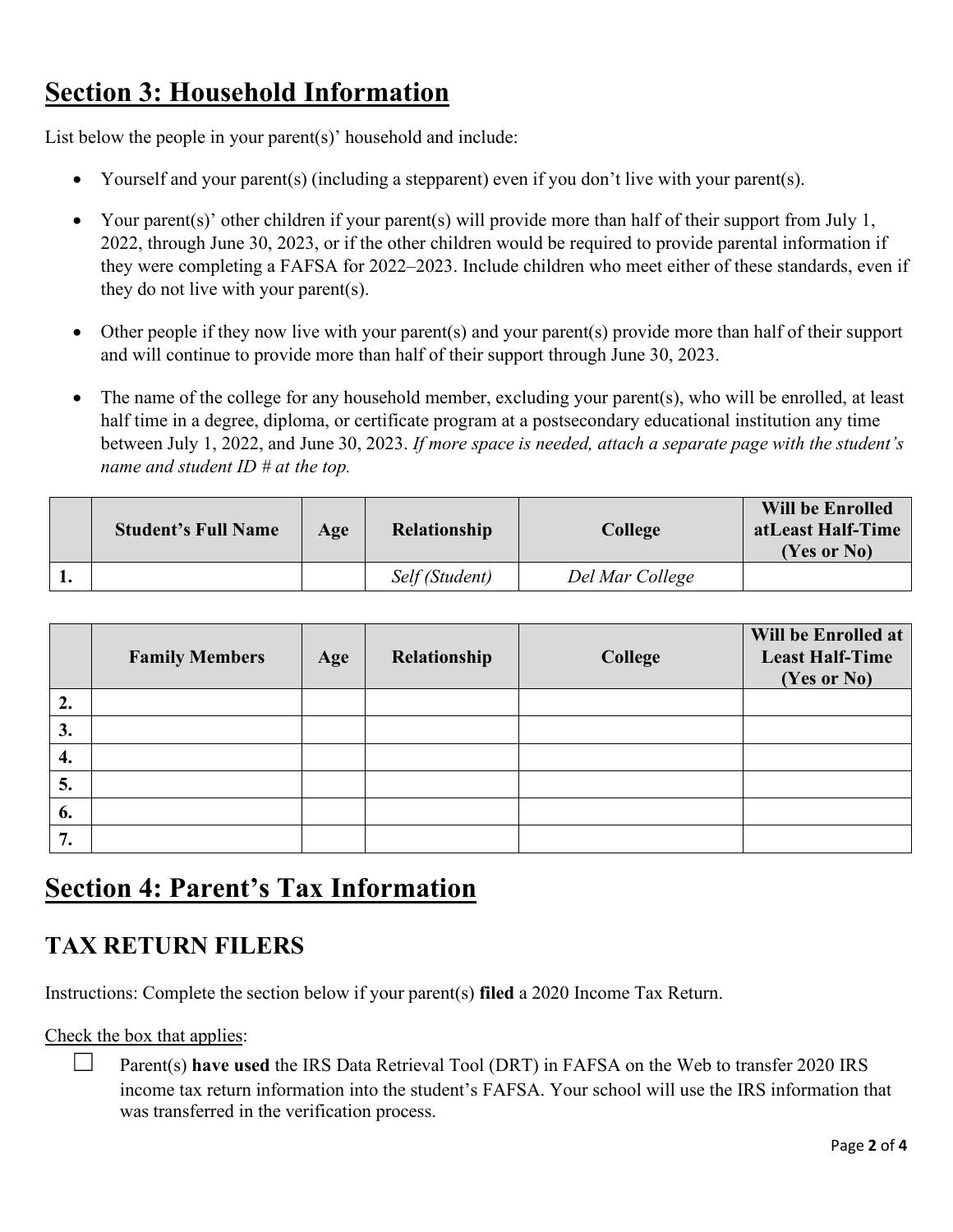$\Box$  Parent(s) **have not yet used** the IRS Data Retrieval Tool (DRT) in FAFSA on the Web, but will use the tool to transfer 2020 IRS income tax return information into the student's FAFSA.

☐ Parent(s) **is unable or chooses not to use** the IRS Data Retrieval Tool (DRT) in FAFSA on theWeb, and instead will provide the school with the 2020 IRS Tax Return Transcript(s).

- ☐ 2020 IRS Tax Return Transcript(s) **is provided**.
- ☐ 2020 IRS Tax Return Transcript(s) **will be provided later**.

**Important Note:** In most cases, for electronic tax return filers, 2020 IRS income tax return information is available for the IRS DRT or the IRS Tax Return Transcript within 2-3 weeks after the 2019 electronic IRS income tax return has been accepted by the IRS. Generally, for filers of 2019 paper IRS income tax returns, the 2019 income tax return information is available for the IRS DRT or the IRS Tax Return Transcript within 6-8 weeks after the 2019 paper IRS income tax return has been received by the IRS. Contact the financial aid office if more information is needed about using the IRS DRT or obtaining an IRS Tax Return Transcript.

#### **TAX RETURN NON-FILERS**

Instructions: Complete the section below if your parent(s) **will not file and/or is not required to file** a 2020 income tax return with the IRS.

Check the box that applies:

 $\Box$  One or both parents were not employed nor had income earned from work in 2020.

 $\Box$  One or both parents were employed and did not file a return for the 2020 tax year.

List below the names of all the employers, the amount(s) earned from each employer in 2020, and whether an IRS W-2 form is provided. It is **MANDATORY** to provide copies of all 2020 IRS W-2 forms issued to the parent(s) by their employer(s). List every employer even if they did not issue an IRS W-2 form. If more space is needed, attach a separate page with the student's name and student ID  $\#$  at the top.

|     | Employer's Name | 2020 Amount Earned | IRS W-2 Attached<br>(Yes or No) |
|-----|-----------------|--------------------|---------------------------------|
| . . |                 |                    |                                 |
| ٠.  |                 |                    |                                 |
|     |                 |                    |                                 |
| -4. |                 |                    |                                 |

If one or both parents did not file they are required to provide documentation from the IRS or other relevant tax authority dated on or after October 1, 2021 that indicates a 2020 IRS Income Tax Return was not filed with the IRS or other relevant tax authority.

Check the box that applies:

☐ 2020 IRS Verification of Non-Filing documentation **is provided**.

☐ 2020 IRS Verification of Non-Filing documentation **will be provided later**.